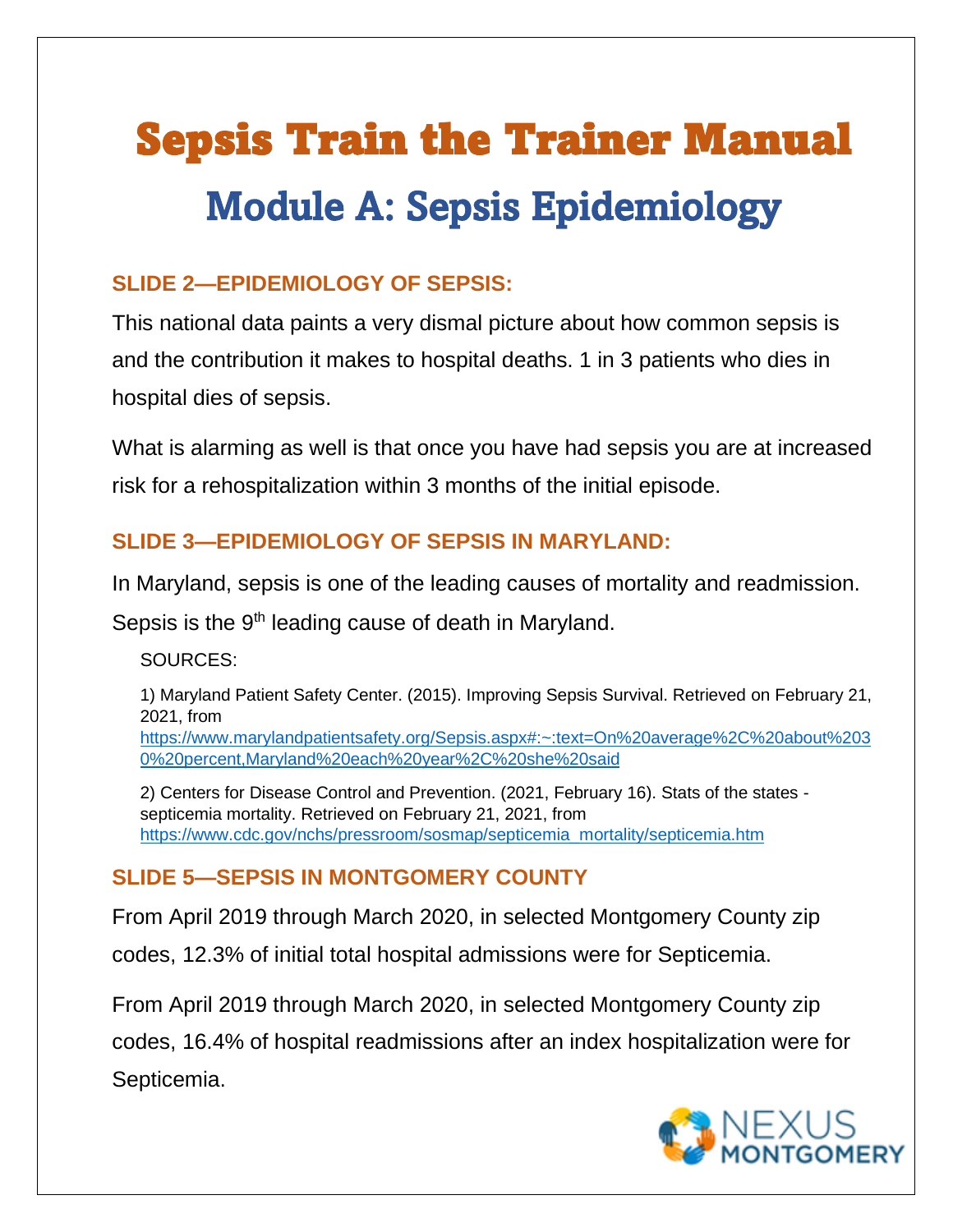#### SLIDE 36: WHAT ARE RISK FACTORS FOR REHOSPITALIZATION?

Source: Hari

- Prolonged hospitalization
- Age
- Presence of an indwelling catheter

#### SCRIPT:

- People who have long hospital stays are more likely to end up in the hospital again.
- Older patients are more likely to have a second hospitalization.
- The presence of an indwelling catheter is also associated with another hospitalization.

## SLIDE 6—RISK FACTORS FOR REHOSPITLIZATION

People who have long hospital stays are more likely to end up in the hospital again.

Older patients are more likely to have a second hospitalization.

The presence of an indwelling catheter is also associated with another hospitalization.

### SLIDE 7— PREVENTING SEPSIS

Sepsis prevention starts with infection prevention.

Vaccinations are important. Especially pneumonia vaccines.

But the things you are already doing to prevention infection are important to maintain.